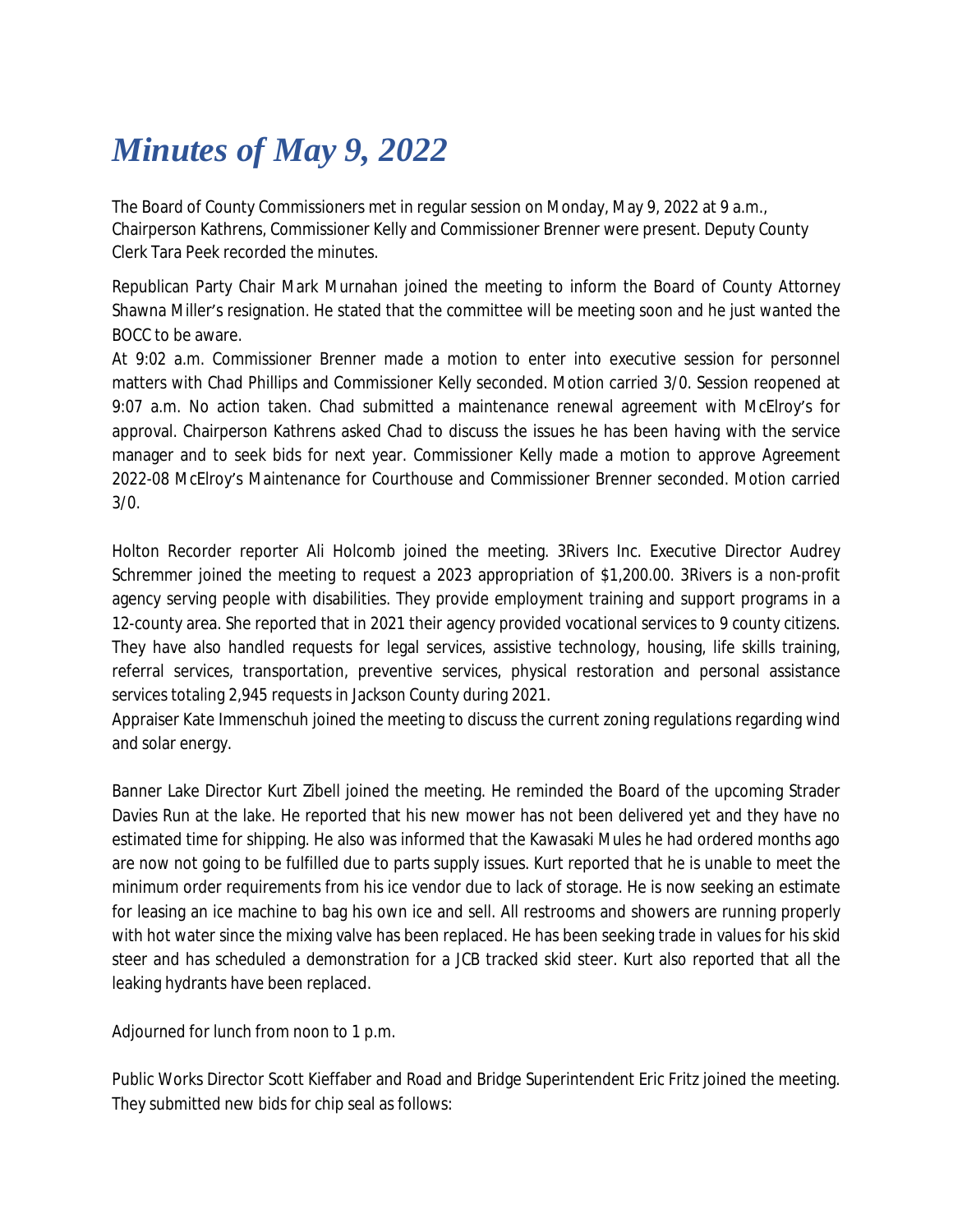- Harbour Construction Inc. \$286,528.00
- Approved Paving LLC \$335,034.00

Commissioner Brenner made a motion to approve the low bid from Harbour for \$286,528.00 and Commissioner Kelly seconded. Motion carried 3/0. Scott has arranged for an ad to be in the paper this week for seasonal mowing positions. Eric reported that dust control has been applied on F Road. They discussed an area near 278 and D Roads where the terraces have diverted more water to the ditches then they can handle. The drainage is causing road wash out issues. The Board directed them to contact NRCS to see if they can be of assistance. Commissioner Brenner asked about O Road and 222 Road and Eric stated that he has looked at the concerns but they are still on the list to be addressed. Commissioner Brenner also asked him to contact a property owner about his dust control and grading of his road.

Jackson County resident Marilyn Watkins joined the meeting to express her support for the EMS services provided by Techs, Inc. She stated that she felt the communication needed to be better with EMS and the County. She added that local people care about local people and the current EMS provider has been in business for 22 years with employees who are taxpayers and have kids who attend schools in the county. Marilyn stated that the residents want to be informed and the meeting minutes should be more in depth. She added that the county has the best EMS and that they have roots that run deep, they care about the county, go above and beyond and are well trained. County Counselor Lee Hendricks explained the history of conversations that the Board has had with EMS since they requested more funding last year. He stated that the BOCC has a duty to the citizens of the county to stay within the budget and that the request was made while still in a contracted agreement for services after the budget was finalized. Marilyn asked the Board if they have a heart for the county. Commissioner Kelly stated he wasn't going to answer that question and Chairperson Kathrens replied that they wouldn't be in their positions as Commissioners if they did not. Marilyn also stated that people's lives are more important than other things the board spends hours working on. Commissioner Kelly and Commissioner Brenner stated that they have made contact and have discussions with EMS, including offering them \$50,000.00 from ARPA funding to purchase equipment and supplies. The Board explained that they are seeking bids for services in 2023 that are apples to apples comparable. Any company chosen to provide the services will be required to be located in the county, whether by purchase or lease.

At 1:49 p.m. Commissioner Kelly made a motion to enter into executive session to discuss personnel with Lee Hendricks and Commissioner Brenner seconded. Motion carried 3/0. Session reopened at 1:59 p.m. No action taken.

County Attorney Shawna Miller joined the meeting to give her notice of resignation to the Board. She stated her last day would be June 1<sup>st</sup>. She added that her Assistant Attorney Jeff Morrow will be the interim until the committee makes a selection for her replacement and she will remain available by phone. Shawna stated that she has served for many years and although she has loved the position, it is time to move on. She stated that she will be joining a firm in Topeka and that it has been an honor working for Jackson County.

At 2:07 p.m. Commissioner Kelly made a motion to enter into executive session for matters of personnel with Shawna Miller and Lee Hendricks present. Commissioner Brenner seconded and motion carried 3/0. Session reopened at 2:14 p.m. No action taken.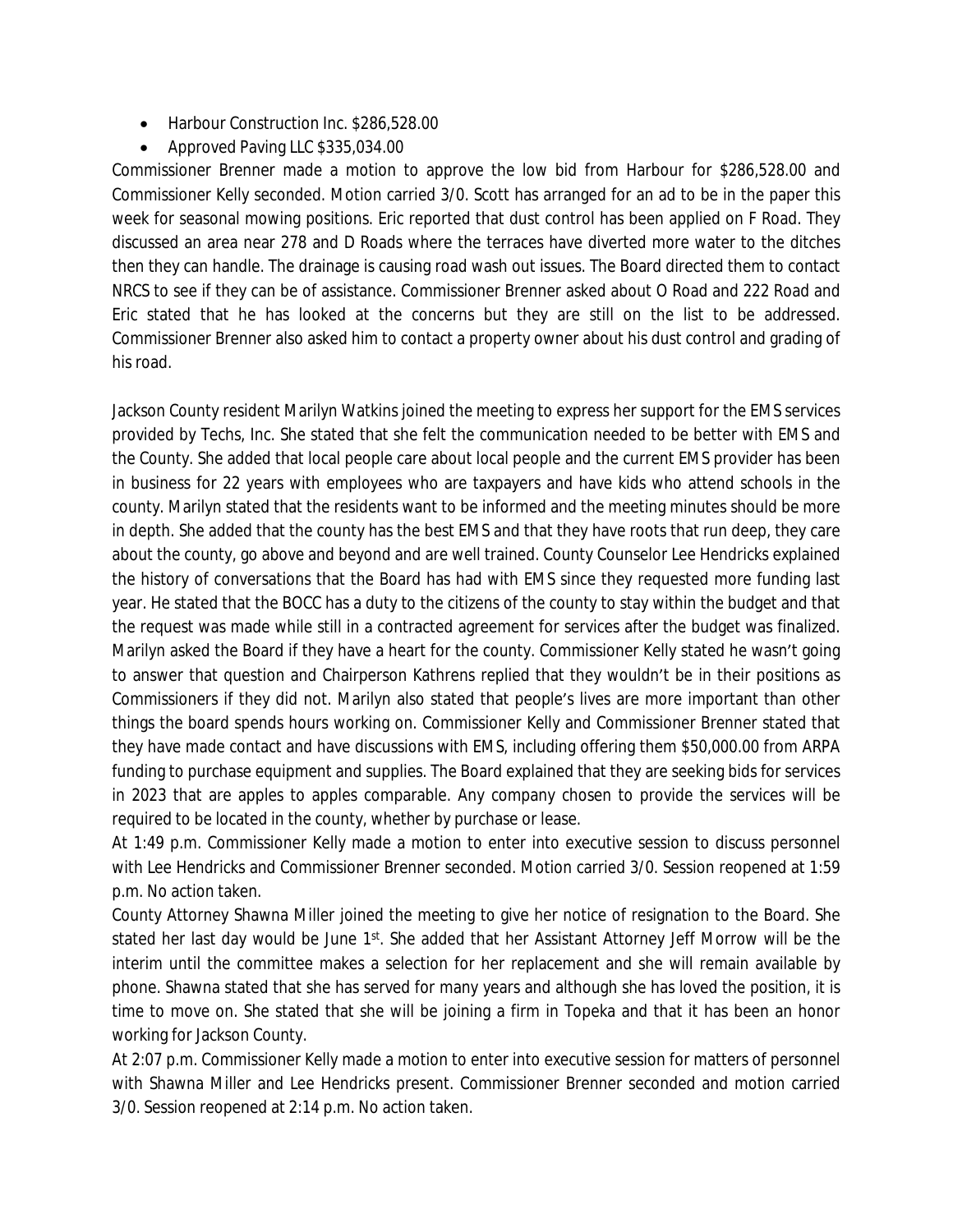Youth Services Director Brooke Smith joined the meeting to discuss the newly revised Kansas Department of Corrections pay plan. Brooke explained that when submitting grant paperwork to fund her four-county department, the JCAB board requested funding at the highest level and it has now been awarded. County Counselor Lee Hendricks added that the wage increases are an attempt to balance the inequity in pay for these positions and is completely funded through the State of Kansas Department of Corrections, not county tax dollars. Commissioner Kelly recommended following the JCAB board's suggestion on salaries for the Youth Services department. Commissioner Kelly made a motion to increase Youth Services Director Brooke Smith's salary to \$90,676.00 and Commissioner Brenner seconded. Motion carried 3/0.

Commissioner Kelly made a motion to approve the purchase of EMP units from EMP Shield for a total of \$21,854.00 from ARPA funds and Commissioner Brenner seconded. Motion carried 3/0.

Commissioner Brenner moved to rescind the previously approved vote to accept the recommendation of the JCAB board to increase the salary for Youth Services Director Brooke Smith and Commissioner Kelly seconded. Motion carried 3/0. Commissioner Kelly made a motion to increase Youth Services Director Brooke Smith's salary to \$90,676.00 and Chairperson Kathrens seconded. Motion carried 2/1. County Clerk Kathy Mick joined the meeting to present reports requested by the Board for the Sheriff's income from housing prisoners. She provided totals for 2018 through 2021 and the average for the four years was \$810,000.00.

At 4:19 p.m. Commissioner Kelly made a motion to enter into executive session with Lee Hendricks to discuss personnel and Commissioner Brenner seconded. Motion carried 3/0. Session reopened at 4:26 p.m. Commissioner Kelly made a motion to empower Chairperson Kathrens with the authority to address an employee issue including termination if necessary and Commissioner Brenner seconded. Motion carried 3/0.

Approved an Emergency Vehicle Designation application for Dylan Folk.

Approved Change Orders 2021-192 through 194.

Approved a Courthouse Lawn Use request from Jackson County Farm Bureau to serve hamburgers on May 18<sup>th</sup> from 11-2 for National Beef Day.

| Department | Name                    | From             | To                 | Reason               | Date       |
|------------|-------------------------|------------------|--------------------|----------------------|------------|
|            |                         |                  |                    |                      |            |
| Attorney   | Kristina Costlow        | \$15.79 per hour | \$16.82 per hour   | Introductory         | 04/26/2022 |
|            |                         |                  |                    | period complete      |            |
| Attorney   | <b>Madelin Davis</b>    | \$58,540 annual  | \$61,640<br>annual | Introductory         | 04/26/2022 |
|            |                         | salary           | salary             | period complete      |            |
| Sheriff    | <b>Bethany Streeter</b> | \$17.85 per hour | \$17.85 per hour   | Full time to part    | 05/10/2022 |
|            |                         |                  |                    | time                 |            |
| Sheriff    | Jeri Wells              | \$17.85 per hour | \$17.85 per hour   | Part time to<br>less | 05/01/2022 |

Signed the following payroll change notices: